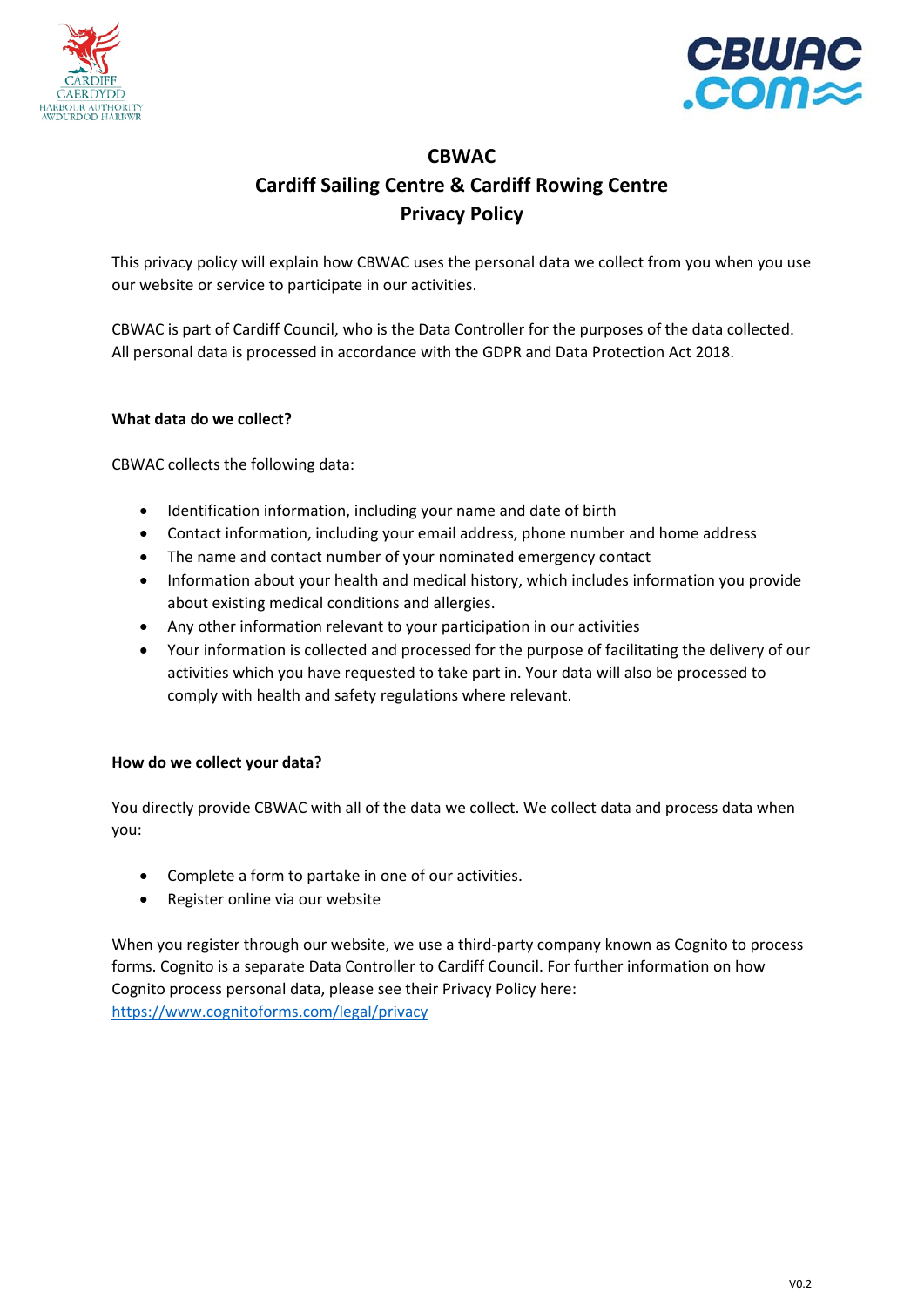



# **How will we use your data?**

CBWAC collects your data for the following purposes:

- to process bookings for Activities you have made with us
- to remind you about your booking with us
- to notify you of any changes to your booking, updates to our terms or other changes to our services that may affect you
- to contact you in relation to any enquiry you send to us
- to enable us to contact the parent/guardian/emergency contact in an emergency
- to ensure medical treatment or first aid you receive at our facilities is given in accordance with any medical information you give us
- to keep records of accidents or incidents that relate to Activities
- to facilitate product development, to operate, maintain and improve our services, Site and activities
- to monitor how our website and social media is working and to enable us to improve its information and functionality
- to analyse data collected by cookies on our Site and social media, in an anonymised way, to check usage and trends, and to plan future marketing campaigns
- to provide the best possible tuition that will suit students' individual needs, it is necessary for the centre to collect disability data from course participants

### **Who do we share your data with?**

Your information may be shared with the following parties:

- We may disclose your information to service providers assisting with our business activities such as our telematics providers, payment services providers, telematics distribution providers, IT hosting providers, providers of IT support, providers of cloud‐based software or services used by us, accounting, compliance and law firms
- Your data may be used to register certifications with relevant National Governing Bodies
- We will disclose your data to law enforcement agencies if it is required by law, a court order or our regulators, or if necessary, to establish, exercise or defend our legal rights, including if we suspect fraud or attempted fraud

### **Keeping your information secure**

CBWAC uses technical and organisational physical, electronic and procedural safeguards in accordance with good industry practice to safeguard your information collected against unauthorised or unlawful processing and against accidental loss, damage, destruction, alteration or disclosure.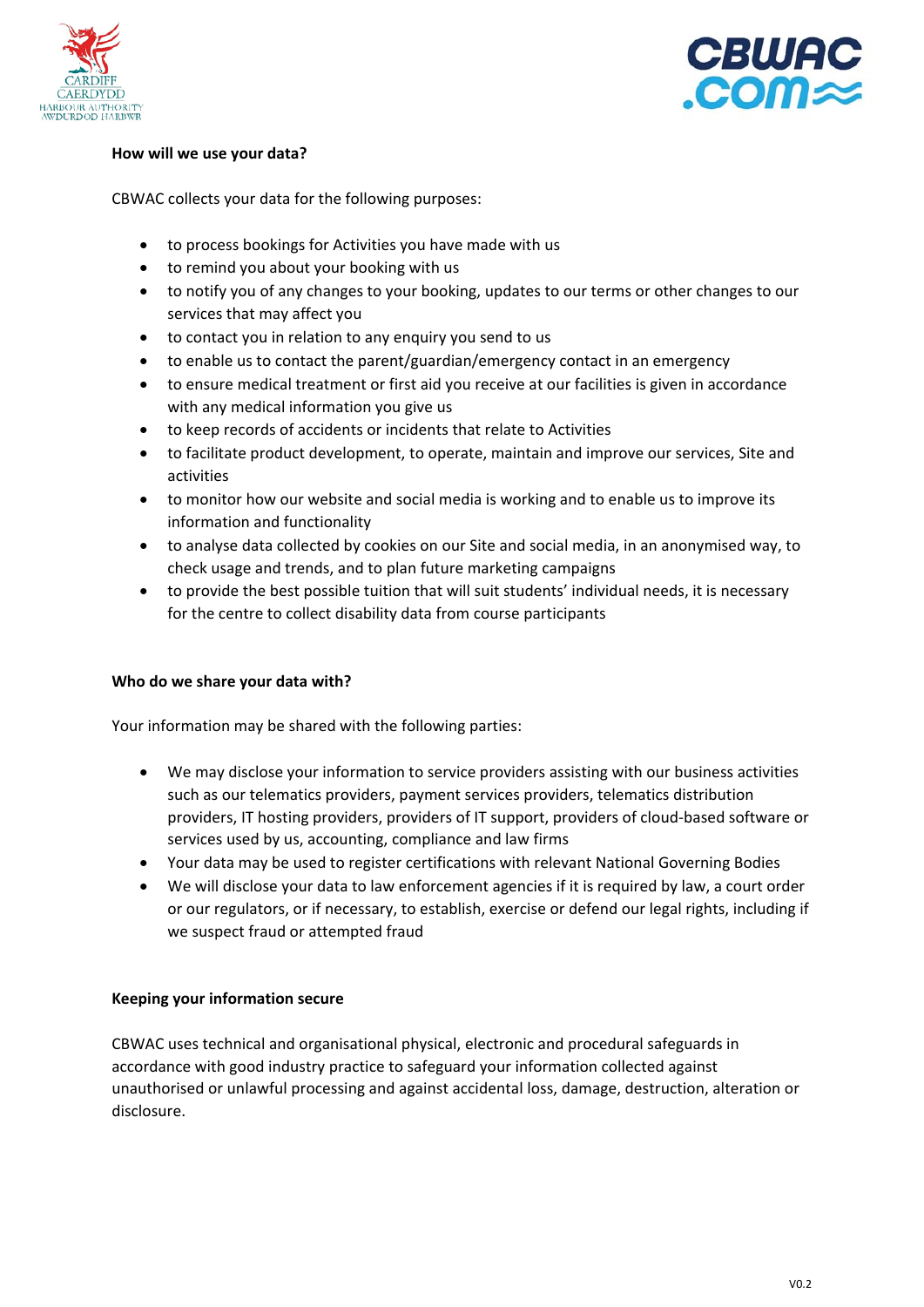



# **Retention of your personal data**

Your personal data will only be retained for as long as necessary to comply with regulatory and legislative requirements. Your personal data will be deleted after 4 years in line with the Government Objective for course enrolment.

## **Marketing**

We will only contact you in relation to marketing where you have signed up to receive regular emails. You can opt out from receiving marketing information by notifying us at any time.

When you respond to one of our adverts or social media posts by clicking a link that takes you to our Site, we track that activity from a special cookie or tag that the social media platform uses and reports to our analytics tool.

The Site may contain links to the websites or apps of our partners or third parties. Please note that if you follow any of these links, the websites, apps and services provided through them will have their own privacy policies and terms of use. We do not accept any responsibility or liability for their respective privacy policies and terms of use, or the collection and use of any personal data collected through these websites, apps or services. You'll need to make sure that you review the relevant privacy policies and terms of use before providing any personal data or using these websites, apps and services.

### **What are your data protection rights?**

CBWAC would like to make sure you are fully aware of all of your data protection rights. Every user is entitled to the following:

**The right to access** – You have the right to make a request to us for copies of your personal data.

**The right to rectification** – You have the right to request that CBWAC correct any information you believe is inaccurate. You also have the right to request CBWAC to complete the information you believe is incomplete.

**The right to erasure** – You have the right to request that CBWAC erase your personal data, under certain conditions.

**The right to restrict processing** – You have the right to request that CBWAC restrict the processing of your personal data, under certain conditions.

**The right to object to processing** – You have the right to object to CBWAC's processing of your personal data, under certain conditions.

**The right to data portability** – You have the right to request that CBWAC transfer the data that we have collected to another organization, or directly to you, under certain conditions.